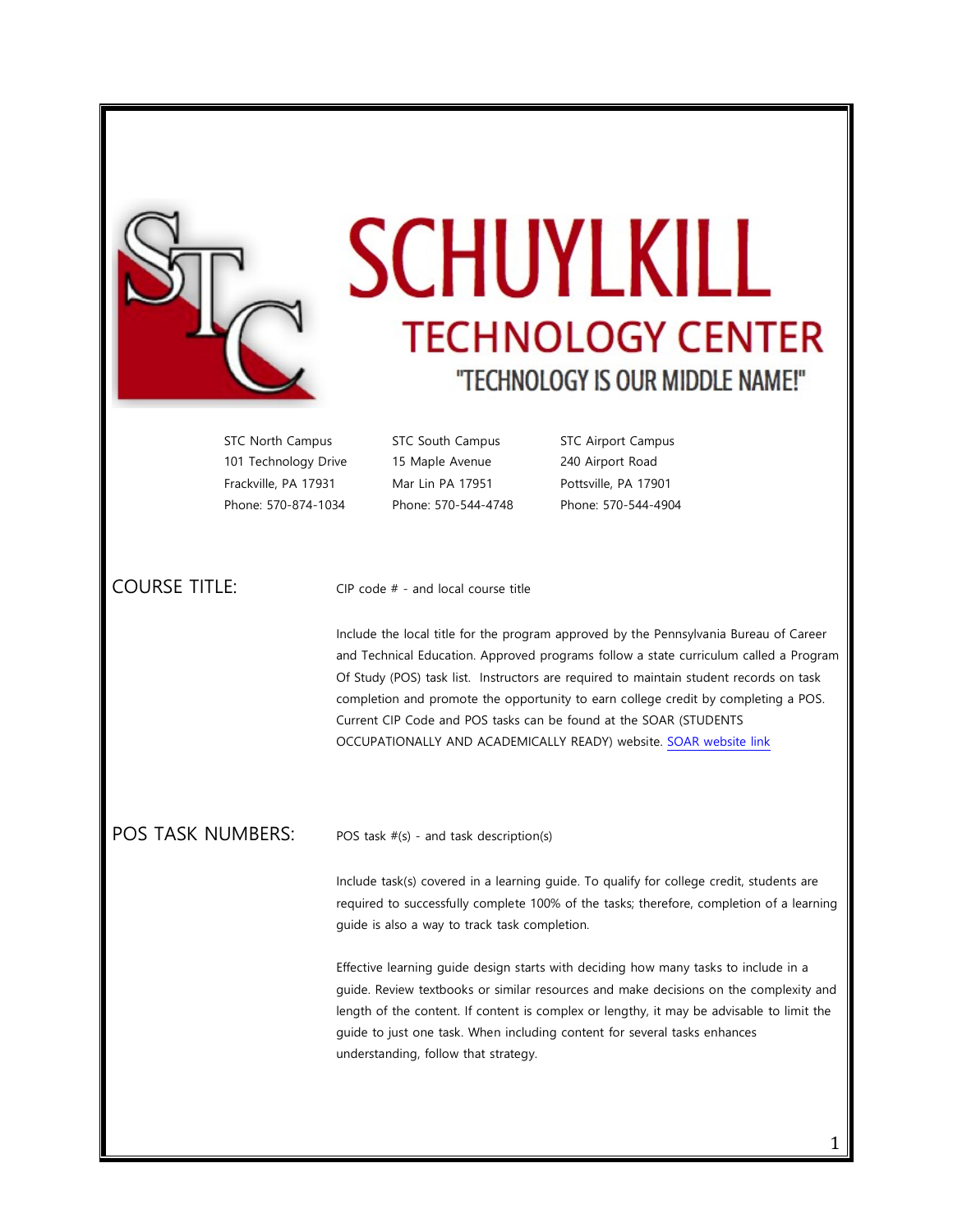| <b>PURPOSE:</b>   | Explanation Paragraph(s)                                                                                                                                                                                                                                                                                                                                                                                                                                                                                                                                                                                                                                    |
|-------------------|-------------------------------------------------------------------------------------------------------------------------------------------------------------------------------------------------------------------------------------------------------------------------------------------------------------------------------------------------------------------------------------------------------------------------------------------------------------------------------------------------------------------------------------------------------------------------------------------------------------------------------------------------------------|
|                   | Include a brief description of what is covered in the learning guide lessons and why it is<br>important in the profession.                                                                                                                                                                                                                                                                                                                                                                                                                                                                                                                                  |
| NOCTI:            | NOCTI – Identify and emphasize NOCTI content that is included in the guide.<br>Student performance cannot be improved without knowing where NOCTI written and<br>performance content is included. Use Blueprints, Study Guides, Pre-Tests and Task Level<br>reports to identify the written and performance content that match the content of the<br>learning guide. Modify content or instructional strategies when test results indicate a<br>need to improve instruction.                                                                                                                                                                                |
| Pennsylvania Core |                                                                                                                                                                                                                                                                                                                                                                                                                                                                                                                                                                                                                                                             |
| Standards:        | Core Standard #(s), description(s), explanation(s) of how they will be taught/reinforced                                                                                                                                                                                                                                                                                                                                                                                                                                                                                                                                                                    |
|                   | Ability to read, comprehend data, write effectively or use math is no less important for<br>CTE students than other students. It can be argued that CTE theory is more challenging,<br>given the technical nature and reading level of many texts. The PA Core Standards help<br>students improve vocabulary, the ability to summarize, interpret and analyze data or<br>use mathematics; all skills that improve comprehension of the technical lesson.                                                                                                                                                                                                    |
|                   | Review the Informational Outline section of the learning guide to identify opportunities<br>to improve theory comprehension by adding literacy/math strategies.                                                                                                                                                                                                                                                                                                                                                                                                                                                                                             |
|                   | Go to the SAS (Standards Aligned System) website. SAS website link, click on<br>Standards, click on PA Core Standards and select a standard from either Writing for<br>Science and Technology, Reading for Science and Technology, or Mathematics that best<br>represents the literacy or numeracy strategy you are teaching or reinforcing. Identify the<br>standard by number and description with a brief explanation on how you will provide<br>instruction. If you use graphic organizers like KWL, Venn Diagrams, Anticipation Guides<br>or similar instruction sheets, simply identify the PA Core Standard on the sheet and<br>attach to the guide. |
|                   | To identify the Career Education & Work Standards that you will teach in the guide or<br>portfolio projects, use the Pa Career Standards website which is an excellent site or<br>toolkit to develop limitless opportunities for engaging students. It also provides access<br>to online portfolio development, career search guides, and also postsecondary<br>educational opportunities. : PA Career Standards website link. You can also access the<br>SAS website from this resource and get connected to numerous curriculum resources.                                                                                                                |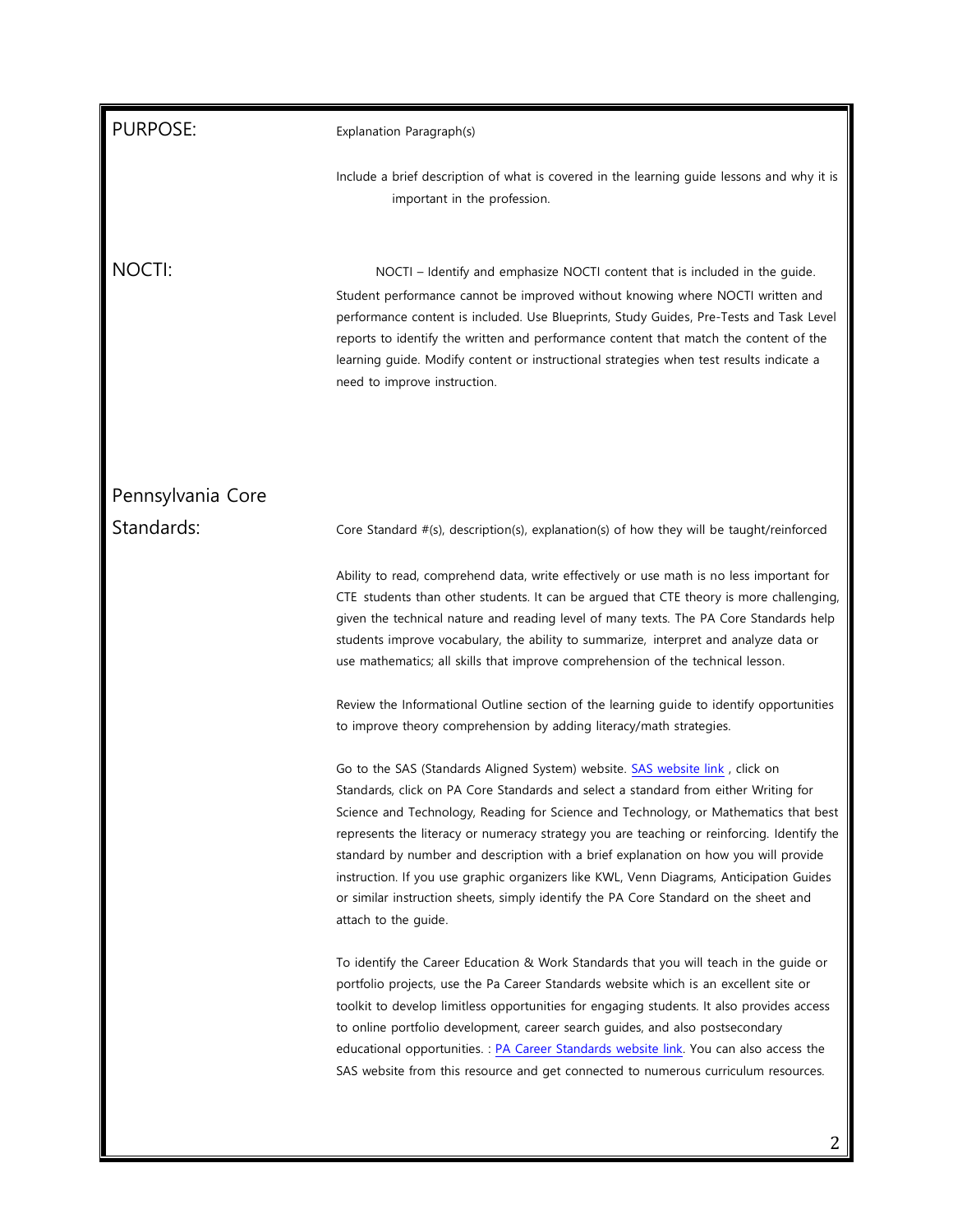|                       | Follow the same documentation procedures for CEW Standards as followed for PA Core<br>Standards.                                                                                                                                                                                                                                                                                                                                                                                                                                                                                                                                                                |
|-----------------------|-----------------------------------------------------------------------------------------------------------------------------------------------------------------------------------------------------------------------------------------------------------------------------------------------------------------------------------------------------------------------------------------------------------------------------------------------------------------------------------------------------------------------------------------------------------------------------------------------------------------------------------------------------------------|
| <b>Revision Date:</b> | Date                                                                                                                                                                                                                                                                                                                                                                                                                                                                                                                                                                                                                                                            |
|                       | Include the date of the latest change.                                                                                                                                                                                                                                                                                                                                                                                                                                                                                                                                                                                                                          |
| Directions and        |                                                                                                                                                                                                                                                                                                                                                                                                                                                                                                                                                                                                                                                                 |
| Procedures:           | List of student directions and/or procedures                                                                                                                                                                                                                                                                                                                                                                                                                                                                                                                                                                                                                    |
|                       | Include a list of steps that lead a student through the learning guide. The list is<br>sequential starting with the first student activity, proceeding through additional<br>activities until assessments have been implemented. It is crucial to identify page<br>numbers, web sites, titles, materials, tools, equipment, safety and checkpoints for<br>Instructor help. Provide clear directions for use of software and step-by-step<br>instructions for access to websites. Test clarity with students prior to implementation<br>and be advised that special learners need instruction on reading and following<br>directions and/or additional supports. |
| Objectives:           | Performance Objective(s)                                                                                                                                                                                                                                                                                                                                                                                                                                                                                                                                                                                                                                        |
|                       | What is the student able to do after completion of the learning guide?                                                                                                                                                                                                                                                                                                                                                                                                                                                                                                                                                                                          |
|                       | Describe the instruction used to teach the POS task(s) to meet a level of performance<br>required in the workplace. The description includes three components that provide<br>clarity and consistency:<br>1.Learning Conditions, brief description of the significant learning strategies and<br>resources used to teach the task<br>2. Performance, restatement of the POS task(s)<br>3. Criteria, a list of measureable statements describing how well the task must be<br>performed in the workplace.<br>(A performance checklist or rubric can be attached if the list of criteria is extensive)                                                            |
| Safety:               | Safety procedures / directions / content                                                                                                                                                                                                                                                                                                                                                                                                                                                                                                                                                                                                                        |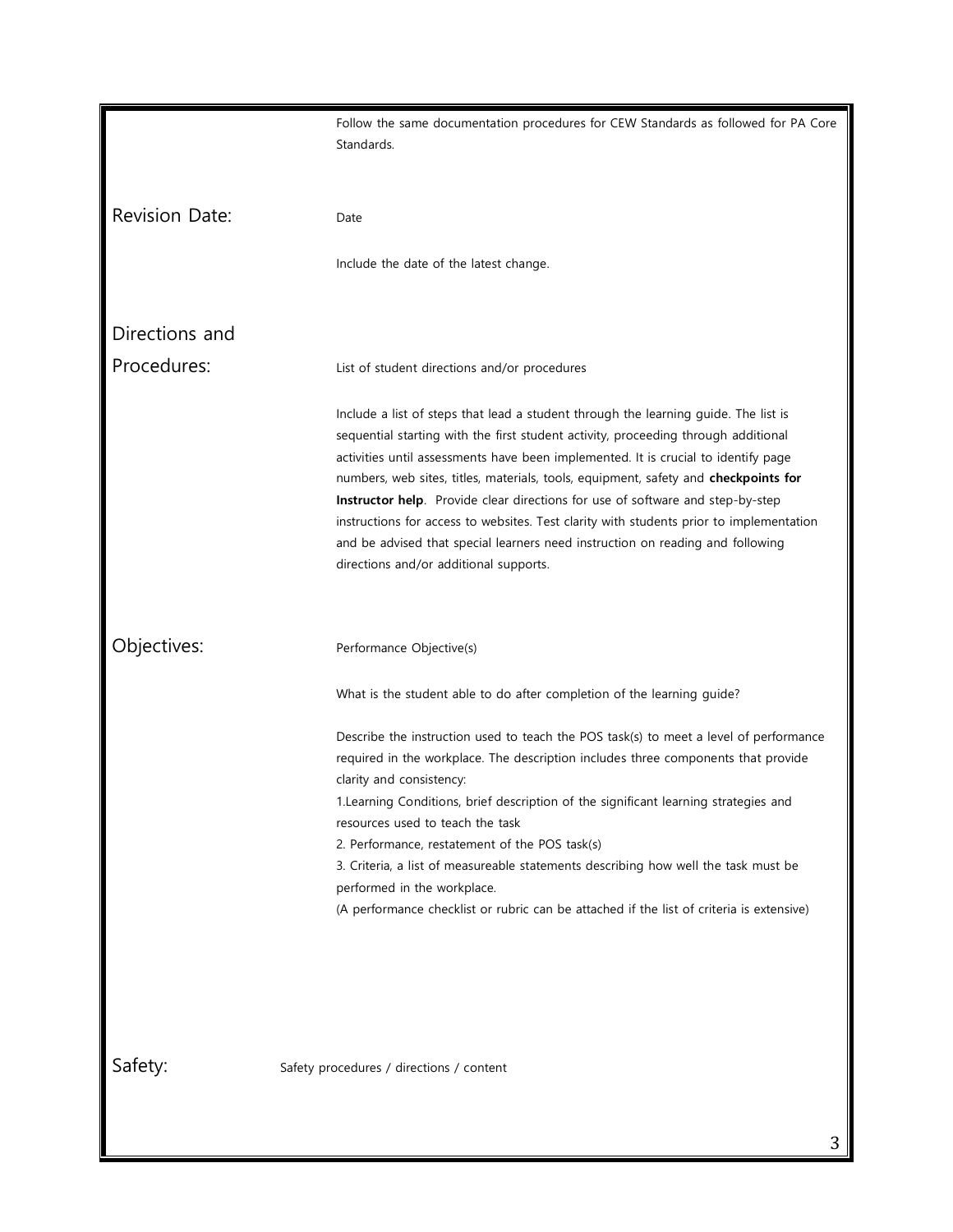Include directions or instructional content on safety procedures, use of safety guards or devices, use of personal safety equipment such as eyewear and footwear, OSHA certification content, location and use of MSDS, following safety signage on floors, walls and machinery, standard precautions, legal and ethical considerations etc. recommended by the OAC or industry. Include safety descriptors on performance checklists or use assessments to document that every student has attained 100% competency on safe practices.

Student

Accommodations: **PLEASE NOTE:** The following may not apply to all students and student privacy must be maintained. Keep individual student accommodations in a secure file separate from the learning guide. Please refer to the IEP for the students' individual accommodations, which typically fall under the following categories:

> Presentation Accommodations—Allow students to access print information in alternate ways such as enlarged print, sign language, auditory, braille, etc.

> Response Accommodations—Allow students to complete activities and assessments in different ways or to solve or organize problems using some type of assistive device or organizer such as visual/graphic organizers, audio recorders, word processors, calculation devices, etc.

> Setting Accommodations—Change the location in which a test or assignment is given to reduce distractions or the conditions of the setting such as a smaller group.

Timing/Scheduling Accommodations—Increase the allowable length of time to complete an assessment or assignment and perhaps change the way the time is organized such as multiple test sessions or frequent breaks.

References: Text, reference(s), periodical(s), handouts, NOCTI resources, worksheets, literacy/numeracy materials such as MAX strategies and graphic organizers, workbook(s), AV, software, websites, YouTube visuals etc.

> Include all resources used in the learning guide and that have been identified in the Direction/Procedures section. Provide title, author, publisher, edition and page numbers if applicable. Titles and page numbers must be consistent between the Directions section, the Reference section and the handout itself. Attach materials to the learning guide.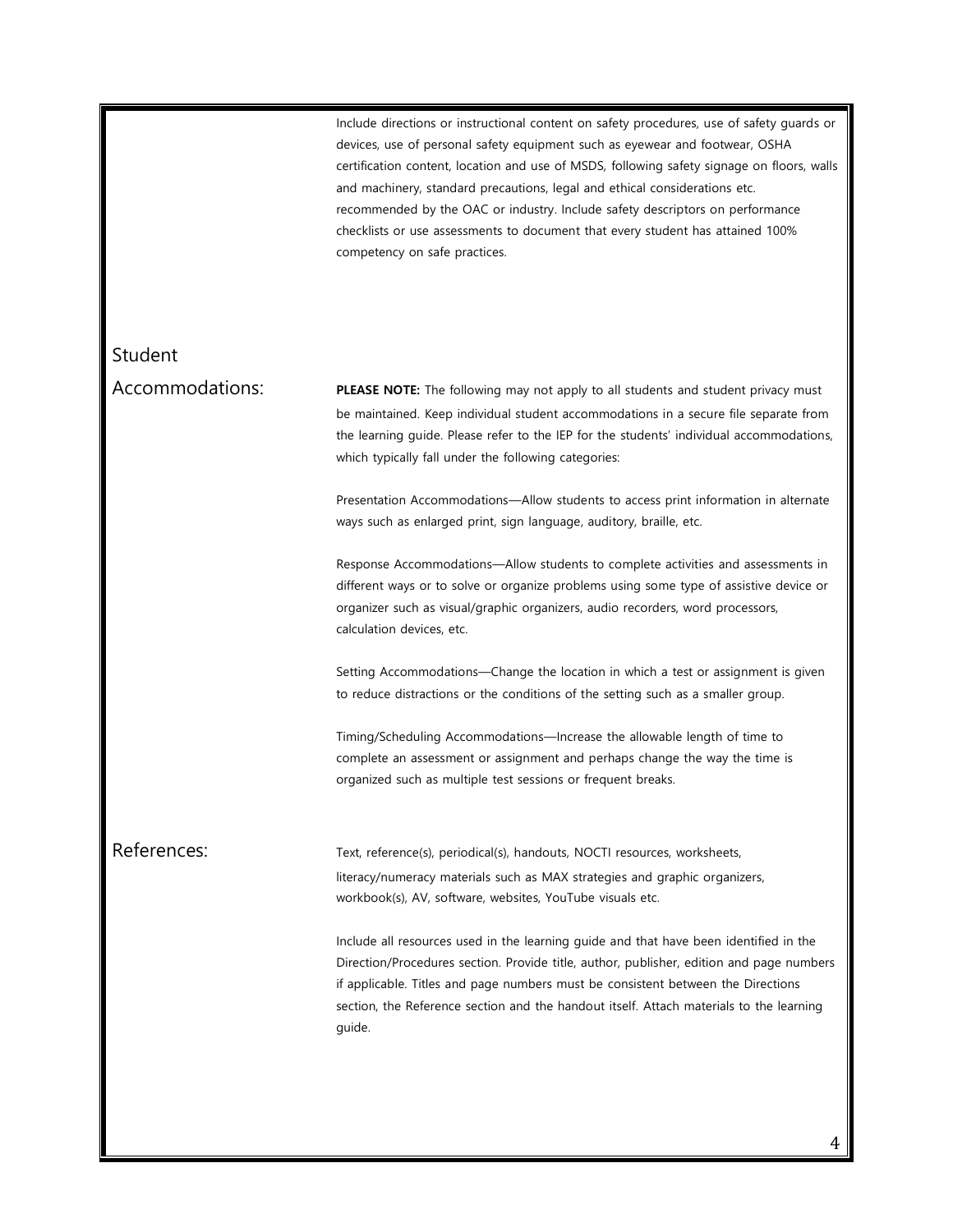| Equipment & Supplies:  | Equipment, tools, materials, supplies                                                                                                                                                                                                                                                                                                                                                                                                                                                                                                                     |
|------------------------|-----------------------------------------------------------------------------------------------------------------------------------------------------------------------------------------------------------------------------------------------------------------------------------------------------------------------------------------------------------------------------------------------------------------------------------------------------------------------------------------------------------------------------------------------------------|
|                        | Include major pieces of equipment, accessories, attachments, hand tools / power tools,<br>special materials and supplies that will be used by the students to practice or complete<br>projects to achieve task proficiency.                                                                                                                                                                                                                                                                                                                               |
| Pre-Test:              | Pre-Test                                                                                                                                                                                                                                                                                                                                                                                                                                                                                                                                                  |
|                        | Prepare and attach a formative assessment which may, or may not be graded; however,<br>it provides the information needed to differentiate and adjust instruction to meet<br>individual student needs. Review the Objectives and prepare questions that identify the<br>essential content contained in those objectives. Refer to Bloom's Taxonomy or Depth of<br>Knowledge to prepare questions at higher levels of learning. Use pre-test results to<br>adjust focus and support for individual students as they proceed through the learning<br>guide. |
| Vocabulary:            | Trade Terms, PA Core Standard related to vocabulary, Strategy to develop vocabulary<br>skills                                                                                                                                                                                                                                                                                                                                                                                                                                                             |
|                        | Include new trade terms found in the learning guide. A variety of instructional strategies<br>are implemented to develop vocabulary skills - word walls, crossword puzzles,<br>journaling, games, etc.                                                                                                                                                                                                                                                                                                                                                    |
| Informational Outline: | Theory Lesson Outline, or PowerPoint                                                                                                                                                                                                                                                                                                                                                                                                                                                                                                                      |
|                        | Include a detailed list of essential theory topics (bullet points) and supporting facts to<br>develop a knowledge base. What does the learner need to know to safely and correctly<br>perform the task? Theory is the knowing behind the doing.                                                                                                                                                                                                                                                                                                           |
|                        | Use facts and data to help the learner implement the Objectives. Select topics to<br>explain task characteristics, similarities, differences, decisions, consequences, applications<br>or other essential content needed to perform the task correctly and safely.                                                                                                                                                                                                                                                                                        |
|                        | Organize topics into small steps to enhance understanding. Outline the content in<br>sufficient detail to use as lecture notes or create a power point to enhance visual<br>impact. Use software, Smart Boards or Student engagement strategies like "Pair-Share"<br>to increase student involvement.                                                                                                                                                                                                                                                     |
|                        |                                                                                                                                                                                                                                                                                                                                                                                                                                                                                                                                                           |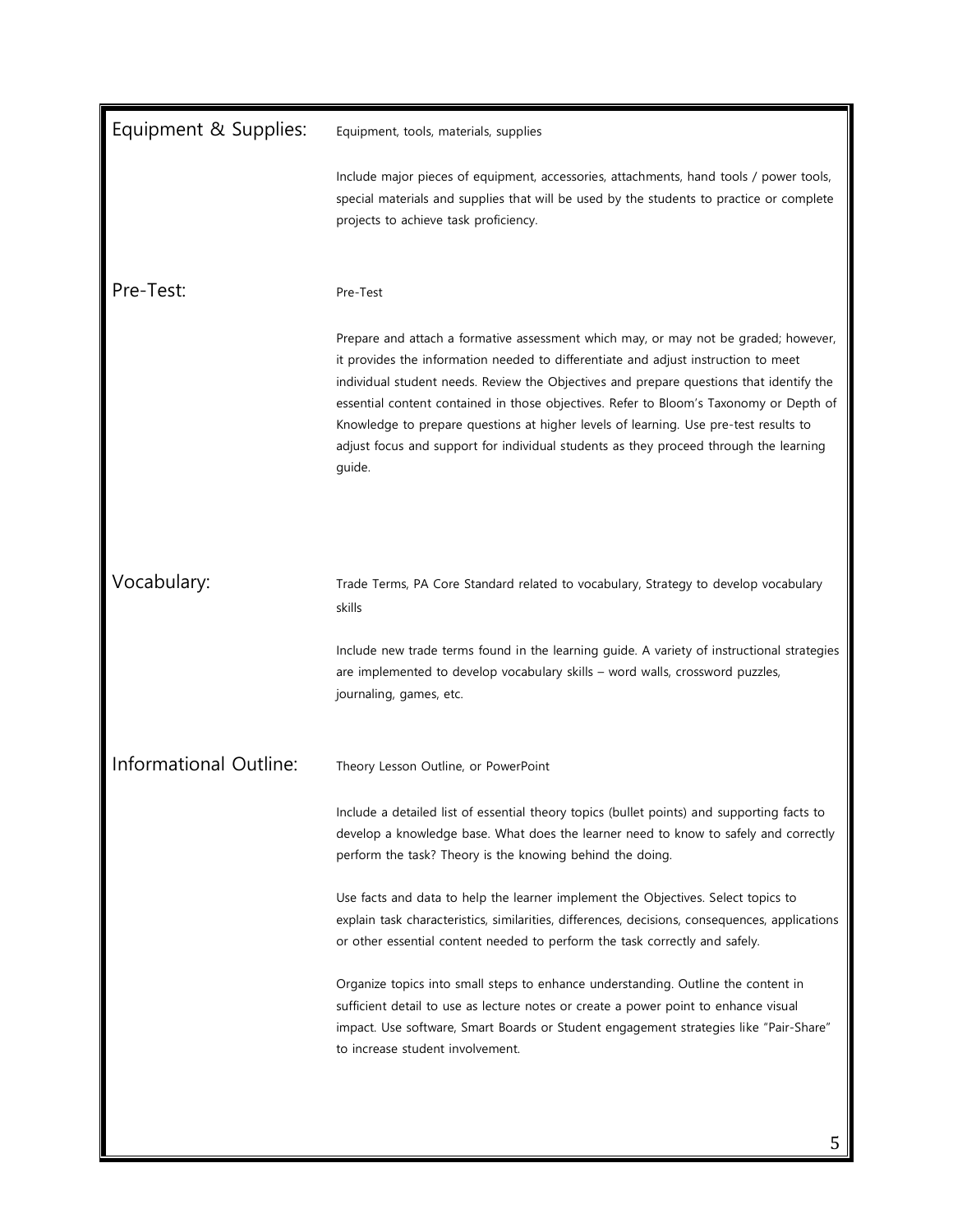| Assignment        |                                                                                                                                                                                                                                                                                                                                                                                                                                                                                                                                                                                                        |
|-------------------|--------------------------------------------------------------------------------------------------------------------------------------------------------------------------------------------------------------------------------------------------------------------------------------------------------------------------------------------------------------------------------------------------------------------------------------------------------------------------------------------------------------------------------------------------------------------------------------------------------|
| Sheet:            | Assignment Sheet, comprehend technical content                                                                                                                                                                                                                                                                                                                                                                                                                                                                                                                                                         |
|                   | Include instruction sheet(s) to elicit student responses to statements; questions or<br>problems related to theory topics. Require students to read, analyze, summarize,<br>paraphrase, evaluate or make predictions based on content. Helps process information<br>and develops higher-level skills.                                                                                                                                                                                                                                                                                                  |
|                   | Poorly designed assignment sheets include questions for which answers are clearly<br>found in the reading. Students scan the text to find answers and never comprehend<br>what they have read. Use research proven engagement strategies from MAX Teaching<br>or other resources to direct inquiry in a manner that forces higher level thinking<br>including: collaboration, analysis, evaluation. These strategies engage students, improve<br>the focus on technical content and also improve literacy.                                                                                             |
|                   |                                                                                                                                                                                                                                                                                                                                                                                                                                                                                                                                                                                                        |
| Literacy Numeracy |                                                                                                                                                                                                                                                                                                                                                                                                                                                                                                                                                                                                        |
| Assignment:       | Assignment Sheet, improve literacy/numeracy                                                                                                                                                                                                                                                                                                                                                                                                                                                                                                                                                            |
|                   | Include instruction sheets similar to the ones described above. The instruction sheet or<br>strategy may look the same; however, the instructional intent is somewhat different. In<br>the Assignment Sheet section the primary purpose is to help students comprehend<br>technical content to support task performance. In the Literacy Numeracy section the<br>primary purpose is to reinforce or teach PA Core Standards that improve literacy or<br>numeracy skills, also essential to workplace success. Refer to the MAX text for a<br>complete listing of strategies. MAX Teaching website link |
| Job Sheet:        | Job Sheet, perform task (If preferred, can be included in a supplementary packet.)                                                                                                                                                                                                                                                                                                                                                                                                                                                                                                                     |
|                   | Include instruction sheet(s) to provide directions, supplies, equipment, materials and<br>safety for practice assignments, jobs or projects incorporating task performance. Always<br>include Guided Practice, the "We do" step is an opportunity for students to<br>demonstrate their grasp of the task, or a crucial step within the task, by working<br>through it under Instructor supervision. Conclude with Independent Practice, the "You<br>do" step that is the reinforcement that guarantees task performance will not be<br>forgotten.                                                      |
| Rubric, Written   |                                                                                                                                                                                                                                                                                                                                                                                                                                                                                                                                                                                                        |